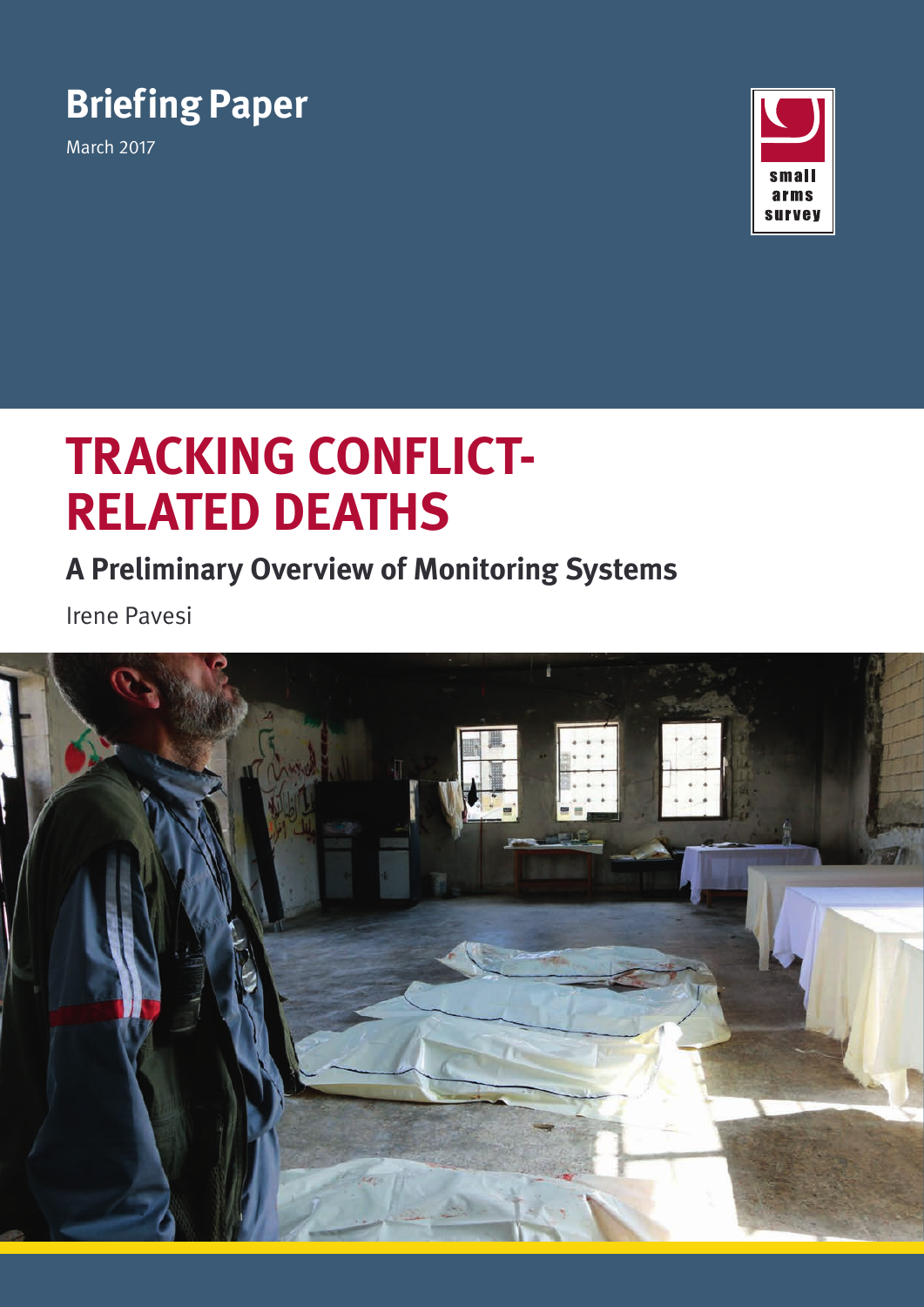### **Credits and contributors**

**Copy-editor**: Tania Inowlocki ([tania.inowlocki@smallarmssurvey.org\)](mailto:tania.inowlocki%40smallarmssurvey.org?subject=Enquiry)

**Proofreader**: Stephanie Huitson ([readstephanie@ymail.com](mailto:readstephanie%40ymail.com?subject=Enquiry))

**Design and layout**: Rick Jones (rick@studioexile.com)

#### About the author

**Irene Pavesi** is a researcher at the Small Arms Survey. Her research focuses on transparency in the small arms trade and on the measuring and monitoring of violence at the international level. Since 2012, she has been managing the Small Arms Survey Database on Violent Deaths. In the framework of the 2030 Agenda for Sustainable Development, she co-authored a series of Small Arms Survey Research Notes on the distribution and patterns of lethal violence. She holds a PhD in criminology and a master's degree in applied social sciences from the Catholic University of the Sacred Heart, Milan.

#### Acknowledgements

This Briefing Paper has been made possible through the support of the Swiss Agency for Development and Cooperation.

The author would like to thank Håvard Mokleiv Nygård and Thomas Wheeler for reviewing an early version of this paper. She would also like to express her gratitude to participants of the Expert Group Meeting on estimating conflict-related deaths, who met in January 2017, for their valuable inputs.



Bodies lie in a temporary morgue next to a man responsible for identifying them, Aleppo, Syria, 2014. Source: Nour Kelze/Reuters



Schweizerische Fidgenossenschaft Confédération suisse Confederazione Svizzera Confederaziun svizra

**Swiss Agency for Development** and Cooperation SDC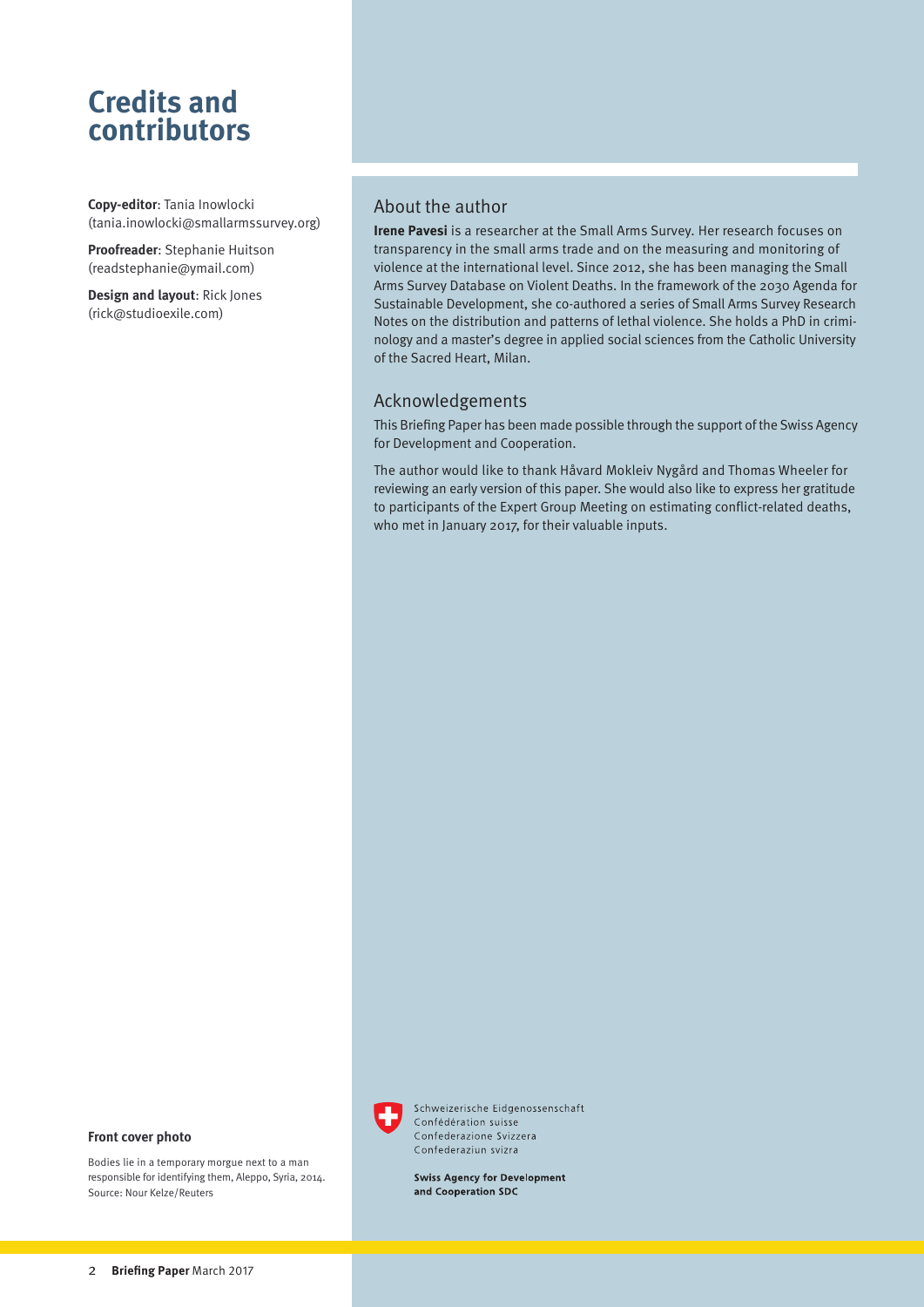### **Overview**

In the framework of the United Nations 2030 Agenda for Sustainable Development, states have pledged to track the number of people who are killed in armed conflict and to disaggregate the data by sex, age, and cause—as per Sustainable Development Goal (SDG) Indicator 16.1.2. However, there is no international consensus on definitions, methods, or standards to be used in generating the data. Moreover, monitoring systems run by international organizations and civil society differ in terms of their thematic coverage, geographical focus, and level of disaggregation. By highlighting these variations and related limitations, this Briefing Paper aims to contribute to the development of a standardized methodology for this indicator.

## **Key findings**

- Data on conflict-related deaths is collected and disseminated mostly by UN missions, academic projects, research institutes, and civil society organizations. Only one country's national statistical office (NSO)—Colombia's—currently acts as a source of data on conflict-related deaths.
- Only one-third of the reviewed monitoring systems offer disaggregated data on the sex and age of victims and on the type of weapon used, and even fewer sources gather detailed data on victims' profiles.
- In the framework of the 2030 Agenda for Sustainable Development, partnerships between NSOs and other monitoring systems, including international and non-governmental organizations, can allow for the incorporation of valuable additional data on conflict-related deaths.
- To ensure accuracy and comparability of data on conflictrelated deaths—especially if integrative monitoring approaches are to be implemented—common definitions and guidelines must be established to promote the standardization of the collection, verification, and disaggregation of data.

#### **Introduction**

Various international organizations and civil society groups are involved in collecting and disseminating information about conflict deaths. While their approaches differ broadly, they may be able to supplement the work of international and national agencies in advancing towards SDG 16, which commits UN member states to '[p]romote peaceful and inclusive societies for sustainable development, provide access to justice for all and build effective, accountable and inclusive institutions at all levels' (UNGA, 2015, p. 14).

In addition, these organizations could inform ongoing efforts to develop a methodology to track conflict-related deaths as part of efforts to '[s]ignificantly reduce all forms of violence and related death rates everywhere', as specified in SDG Target 16.1. At the time of writing, however, there was no international agreement on a methodology for SDG Indicator 16.1.2 which currently covers 'conflict-related deaths per 100,000 population, by sex, age and cause'—nor was relevant data generally available at the national level (IAEG-SDGs, 2016).1

This Briefing Paper provides a preliminary overview of the types of organizations that are currently involved in the collection and dissemination of data on conflict-related deaths. After describing the impetus for, and methodology used in, this study, the paper categorizes the reviewed monitoring systems according to their thematic and geographical coverage. It then considers variations in the systems' applied definitions, methods, and levels of disaggregation, before drawing some conclusions based on the findings. Table 1 lists all reviewed data sources along with their geographical focus and Internet links.

#### **Methodology**

The point of departure for this overview was the Survey's data set on direct conflict deaths, which relies on a pool of sources for relevant information (see Box 1). The initial aim was twofold: 1) to conduct desk-based research during which the net would be cast wider, so as to identify and assess additional, pertinent sources on direct conflict deaths; and 2) to examine the main characteristics of all sources on conflict-related deaths with an eye to constructing a typology.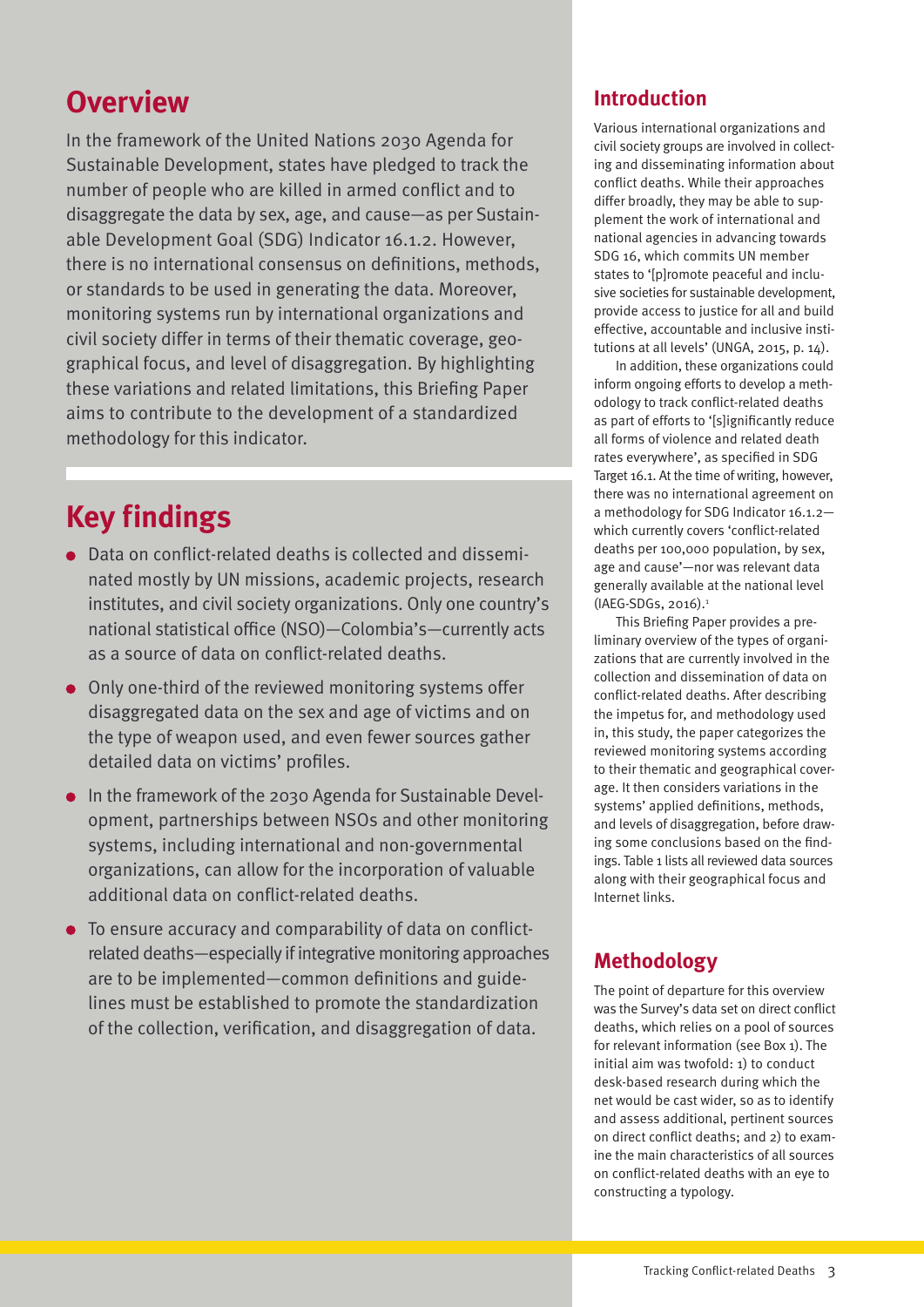#### **Box 1** Small Arms Survey data on violent deaths

Since 2004, the Small Arms Survey has tracked violent deaths globally, collecting data from conflict as well as non-conflict settings and focusing on homicides and direct conflict deaths. The Survey has presented its analysis of the data on violent deaths in the Global Burden of Armed Violence reports and in a series of SDG Research Notes (Geneva Declaration Secretariat, 2008; 2011; 2015; Widmer and Pavesi, 2016a; 2016b; 2016c).

The Survey's direct conflict deaths data covers documented conflict fatalities by any source, including academic centres, civil society organizations, states or state-funded agencies, and international organizations. As of January 2017, the direct conflict deaths data set contained information on fatalities in 36 countries, all of which experienced armed conflict at some point between 2004 and 2015.

In this context, a useful resource was the Casualty Recorders Network, a platform for casualty recording practitioners founded in 2009 by Every Casualty (ECW, n.d.). The Survey's conflict deaths data set contains information provided by a number of the network's members.

This review encompasses only publicly accessible primary and secondary sources. It excludes sources that have provided relevant information on an irregular basis, such as general news outlets or non-governmental organizations (NGOs) that occasionally publish estimates on conflict-related deaths; instead, it focuses on sources that collect or report conflict death data continuously. This review does not address the question of the reliability of these sources, nor the quality of the data they provide.

This paper uses the term 'conflict-related deaths' to refer to people who have died violently during armed conflict; people who lose their lives indirectly during armed conflict—such as due to disrupted access to basic healthcare, food, and shelter are beyond the scope of this analysis.

#### **Data coverage**

Overall, this review has identified 43 unique entities that systematically collect or disseminate data on conflict deaths in 54 different data sets (see Table 1). These sources comprise academic projects, research institutes, civil society organizations, national statistical offices (NSOs), and international organizations. Each monitoring mechanism places an emphasis on a particular aspect of conflict deaths and collects data for a given geographical area—whether global or more local—as discussed below.

#### Thematic coverage

Most systems are designed to document the number of civilians and the number of combatants reported to have died in a given conflict. The United Nations Assistance Mission in Afghanistan (UNAMA), for instance, is mandated to monitor the situation of civilians in order to coordinate protection and promote accountability (UNAMA, 2016). Similarly, Iraq Body Count has recorded details on violent deaths of civilians since the 2003 military intervention in Iraq (IBC, n.d.). Both civilian and combatant deaths are monitored by the Syrian Network for Human Rights, which has been in operation since June 2011 (SNHR, n.d.b). Other sources focus on the motivations for violence; they may monitor deaths that occur as a result of political violence or terrorism, for example. Still other sources focus on people who lose their lives as a result of human rights violations, or they may count victims to assess the impact of specific weapons, such as drones or explosives (referred to as 'explosive violence').

#### Geographical focus

The monitoring systems can also be grouped by their geographical coverage (see Figure 1). Within these geographical categories, they may cover a specific conflict, killing mechanism, or armed group.

**Figure 1** Sources by geographical coverage of conflict-related deaths  $(N=43)$ 

- Global (23%)
- Regional (5%)
- Cross-national (9%)
- National (58%)
- $\bullet$  Subnational (5%)



Source: Small Arms Survey (2016)

Ten of the 43 sources have global coverage; they report the number of fatalities from documented armed conflicts. This group includes the three data sets provided by the Uppsala Conflict Data Program (UCDP), the Global Terrorism Database of the National Consortium for the Study of Terrorism and Responses to Terrorism at the University of Maryland, and the Armed Conflict Database compiled by the International Institute for Strategic Studies (UCDP, 2015; 2016a; 2016b; START, n.d.; IISS, n.d).

Two sources have regional coverage, including the Armed Conflict Location and Event Data Project (ACLED), which focuses on conflicts in Africa and Asia (ACLED, n.d.).

Four sources have cross-national coverage and track the number of victims caused by specific mechanisms or actors. Three of these sources document the human toll of explosive violence in different conflicts. Airwars, for example, provides data on the victims of international



A snapshot of the Uppsala Conflict Data Program's map of fatalities. © Uppsala University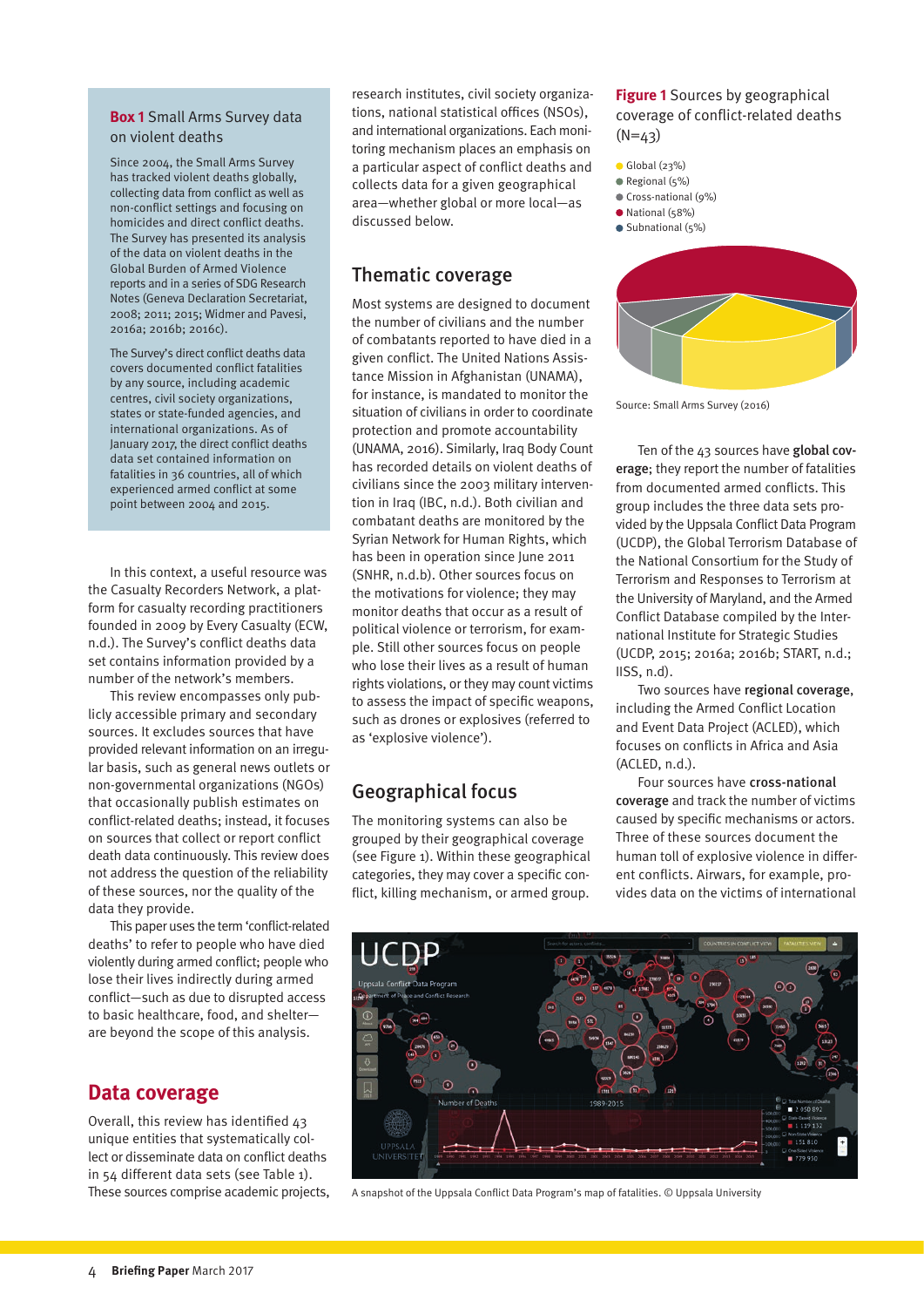airstrikes in Iraq, Libya, and Syria (Airwars, n.d.); meanwhile, the Bureau of Investigative Journalism records the victims of US drone strikes in Afghanistan, Pakistan, Somalia, and Yemen (BIJ, n.d.). One source, the LRA Crisis Tracker, records fatalities attributable to a single armed group: it monitors violence carried out by the Lord's Resistance Army in the Central African Republic, the Democratic Republic of the Congo (DRC), South Sudan, and Sudan (LRA Crisis Tracker, 2015, p. 8).

Just over half of the sources have a national focus. These can be divided into two categories: national monitoring systems that capture conflict deaths by tracking mortality due to violence, and monitoring systems that were established in response to the outbreak or the intensification of armed conflict.

Five sources fall into the first category, including national institutions and observatories. Among them is the Colombian National Institute of Legal Medicine and Forensic Sciences, which compiles data from morgues and public health institutions (INMLCF, 2016, pp. 9–10.). The Institute's reports on deaths due to 'external causes' specify whether deaths are the result of interpersonal violence or sociopolitical violence; for 2015, it recorded 1,630 of the former and 345 of the latter (p. 83). Another Colombian source—the country's NSO—releases annual statistics on mortality by cause of death, including aggregated figures on deaths resulting from legal interventions and operations of war, as defined by the World Health

 The reviewed monitoring systems use varying definitions and methodologies to monitor conflictrelated casualties. Academic institutions tend to provide more detailed information about their definitions of armed conflict than other sources."

Organization's International Classification of Diseases (ICD) (DANE, n.d.; WHO, 2016).

The second category consists of 20 monitoring systems that document the impact of war in specific contexts. Examples include Iraq Body Count, the Syrian Network for Human Rights, and UNAMA (IBC, n.d.; SNHR, n.d.; UNAMA, n.d.).

The two remaining sources have a subnational focus: Deep South Watch monitors political violence in Thailand's southern border provinces in its Deep South Incident Database, and the Caucasian Knot reports monthly statistics of victims in the northern Caucasus (DSW, n.d.; Caucasian Knot, n.d.).

**Figure 2** Number of monitoring systems by country (N=31)<sup>\*</sup>



Note: \* The graph shows data for cross-national, national, and subnational monitoring systems but excludes sources with a global or regional focus.

Source: Small Arms Survey (2016)

Figure 2 shows the countries for which conflict-related deaths are tracked by the sources under review, excluding those with global and regional coverage. The conflict in Syria is the most documented; seven organizations track fatalities in this conflict. It is followed by the conflicts in Iraq and Pakistan, each of which is covered by four conflict-specific monitoring systems.

#### **Definitions**

The reviewed monitoring systems use varying definitions and methodologies to monitor conflict-related casualties. Academic institutions tend to provide more detailed information about their definitions of armed conflict than other sources.

UCDP differentiates between statebased conflict, non-state conflict, and one-sided violence (UCDP, 2015; 2016a; 2016b). The first of these types of conflict is defined as 'a contested incompatibility that concerns government and/or territory over which the use of armed force between two parties, of which at least one is the government of a state, has resulted in at least 25 battle-related deaths in one calendar year' (UCDP, 2015, p. 5). Nonstate violence is '[t]he use of armed force between two organised armed groups, neither of which is the government of a state' and one-sided violence is '[t]he use of armed force by the government of a state or by a formally organised group against civilians' (UCDP, 2016a, p. 2; 2016b, p. 2). To fall into the latter two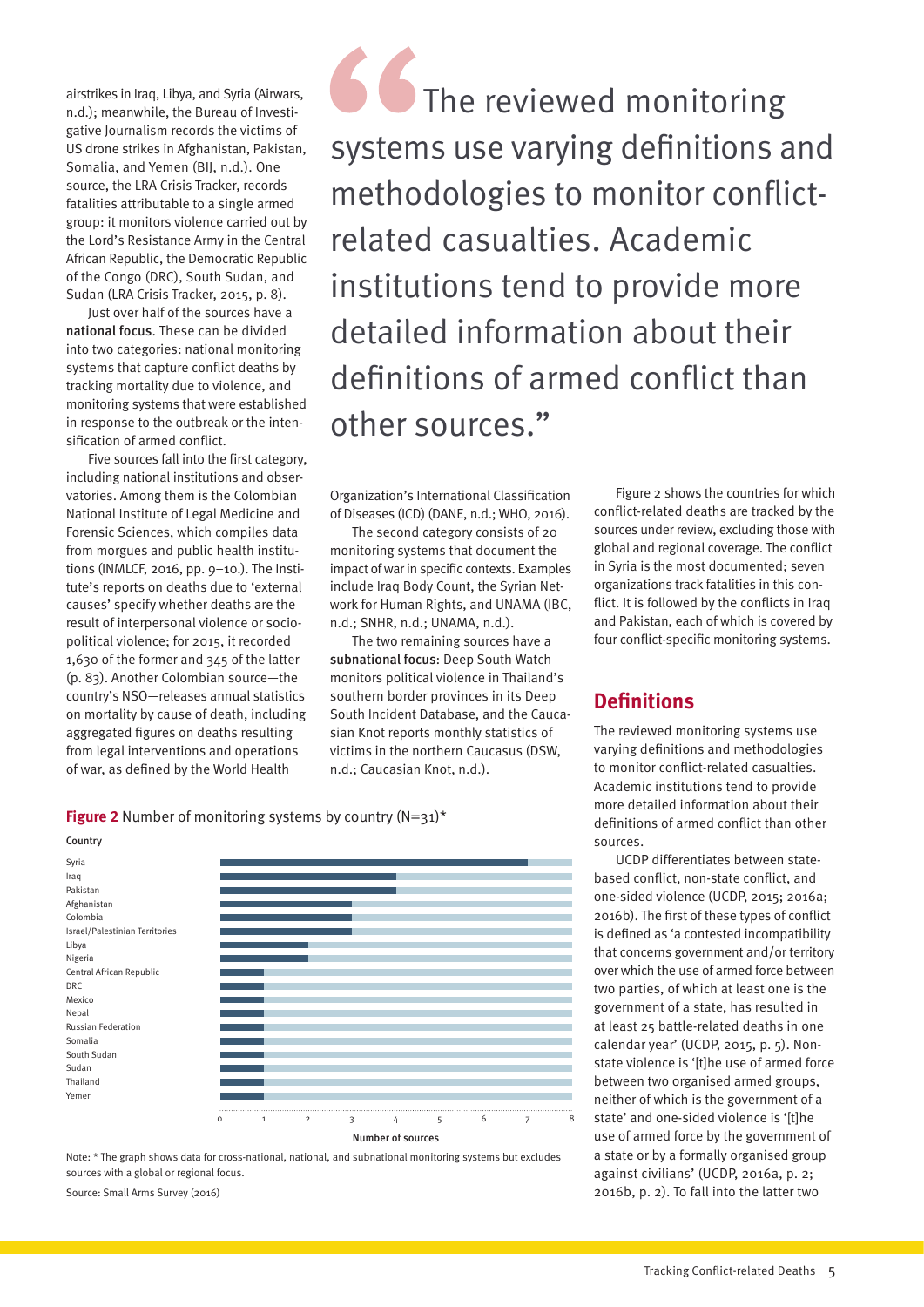categories, the recorded violence must also result in at least 25 conflict-related deaths per year. These definitions are akin to the concept of direct conflict deaths in that the deaths must result directly from acts of armed violence, rather than indirectly in the context of war.

In contrast, ACLED focuses on motivations behind violent acts. It defines political violence as a 'single altercation where often force is used by one or more groups to a political end', such as in civil and communal conflicts, violence against civilians, remote violence,<sup>2</sup> and rioting and protesting—both in and outside the context of civil war (ACLED, 2015, pp. 4–7). Unlike the UCDP database, which excludes deaths resulting from clashes between unidentifiable armed groups, ACLED collects data on conflicts between organized but unidentified armed groups as well as actors engaged in more spontaneous acts of disorganized violence, such as rioters, protesters, and civilians (pp. 4–7).

The ICD, currently in its tenth revision, provides a standardized taxonomy on causes of death to guide the recording of mortality statistics. ICD-10 classifies deaths that result from external causes, including self-directed violence; interpersonal violence; and collective violence, which is defined as '[l]egal intervention and operations of war' (WHO, 2016, ch. XX). Deaths from operations of war include 'injuries to military personnel and civilians caused by war and civil insurrection' as well as deaths caused by 'war operations occurring after cessation of hostilities' (ch. XX).

The UN's International Classification of Crime for Statistical Purposes (ICCS)

seeks to promote international comparability of statistical data (UNODC, 2015). With respect to intentional and unlawful killings, the ICCS distinguishes between killings during civil unrest and killings during armed conflict, applying the relevant legal frameworks to each situation (UNODC, 2015, pp. 17–18). According to the ICCS, killings that occur during 'civil unrest' are to be categorized as intentional homicides, given that criminal law—rather than international humanitarian law—would be applicable in such cases. In situations of armed conflict, the ICCS makes a distinction between killings that can be classified as 'war crimes' under international humanitarian law (such as targeted or excessive killings of civilians) and killings that are criminal offences under applicable national legislation (pp. 17–18).

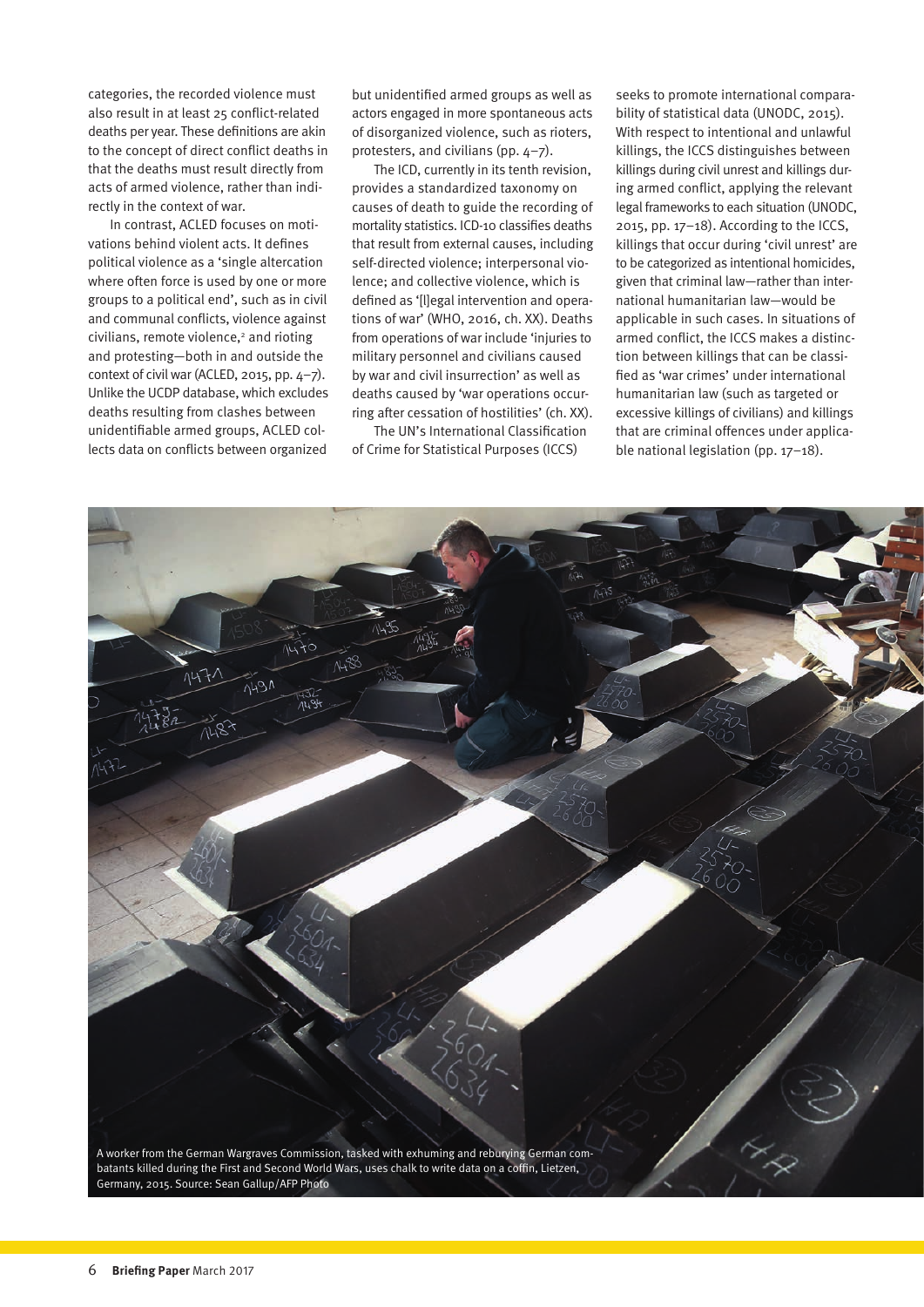GC Each reviewed monitoring system entails a validation process that cross-checks information to ensure accuracy and completeness. The systems vary greatly in the amount of information they provide on their sources and the methods they use for coding and validation."



#### **Methods**

Short of actually collecting primary data on conflict-related deaths, most of the monitoring systems reviewed in this paper gather such information from a small pool of primary sources. The tracking of conflictrelated casualties is typically based on incident reporting from a range of sources, such as reports by the media, the military, government institutions, international organizations, and NGOs. Information can also be collected from witnesses through crowdsourcing. Syria Tracker's map of violent events, for example, combines data from media sources with information provided anonymously by civilians who use encrypted technology (Humanitarian Tracker, n.d.). The documentation of conflict-related deaths may also be undertaken by teams of casualty recorders on the ground. Such recorders collect information directly from a range of actors, including eyewitnesses, healthcare personnel, and community leaders.

The World Health Organization (WHO) provides global statistics on mortality by cause of death and by sex and age, based on ICD-10 classifications. These statistics draw on vital records, wherever these are available and sufficiently complete, or estimation models if data is unobtainable or incomplete. Estimation models use previously released data from the country, information from neighbouring countries, and additional information on specific types of death. The Global Health Estimates, for instance, provide aggregated estimates on 'collective violence and legal intervention', a term previously used for what the most recent ICD-10 classifies as 'legal intervention and operations of war' (categories Y35–Y36) (WHO, 2013, p. 46; 2014, p. 11; 2016).

In order to generate its estimates on conflict deaths, WHO adjusts information provided in the three UCDP data sets (see above). Specifically, WHO applies an adjustment factor to the UCDP state-based conflict data set to offset undercounting; it also draws on additional information in order to assess conflict deaths in Iraq and Syria, such as country-level data on landmines (WHO, 2014, pp. 20–21). Since this data is aggregated under the relevant legal category ('legal intervention'), however, it precludes calculations of conflict-related deaths per conflict or country.

Each reviewed monitoring system entails a validation process that crosschecks information to ensure accuracy and completeness. The systems vary greatly in the amount of information they provide on their sources and the methods they use for coding and validation. Details on approaches were not available or were unclear in almost one-third of the reviewed cases.

#### **Disaggregation**

Data on conflict-related deaths may be disaggregated by basic demographic characteristics of victims, such as age and sex, as well as their status, such as whether they were civilians or combatants. Details on the causes of death, including the type of weapon used to kill and the location of conflict-related events, are not provided for all incidents.

Casualty recorders tend to document conflict-related deaths at either the incident or individual level (Minor, 2012, p. 7). Monitoring systems that track deaths at the incident level record the number of killings that occurred during a conflict event; in contrast, systems that compile records of individual victims tend to reflect their socio-demographic details as well as the circumstances of their deaths.

Most of the sources under review provide aggregated figures for fatalities among both civilians and combatants, although not all disaggregate the number of victims by their status. The terms and definitions used for civilians and combatants differ across sources, hampering the comparison of data. Within each of these categories, the counting of violent deaths may be limited further. For example, the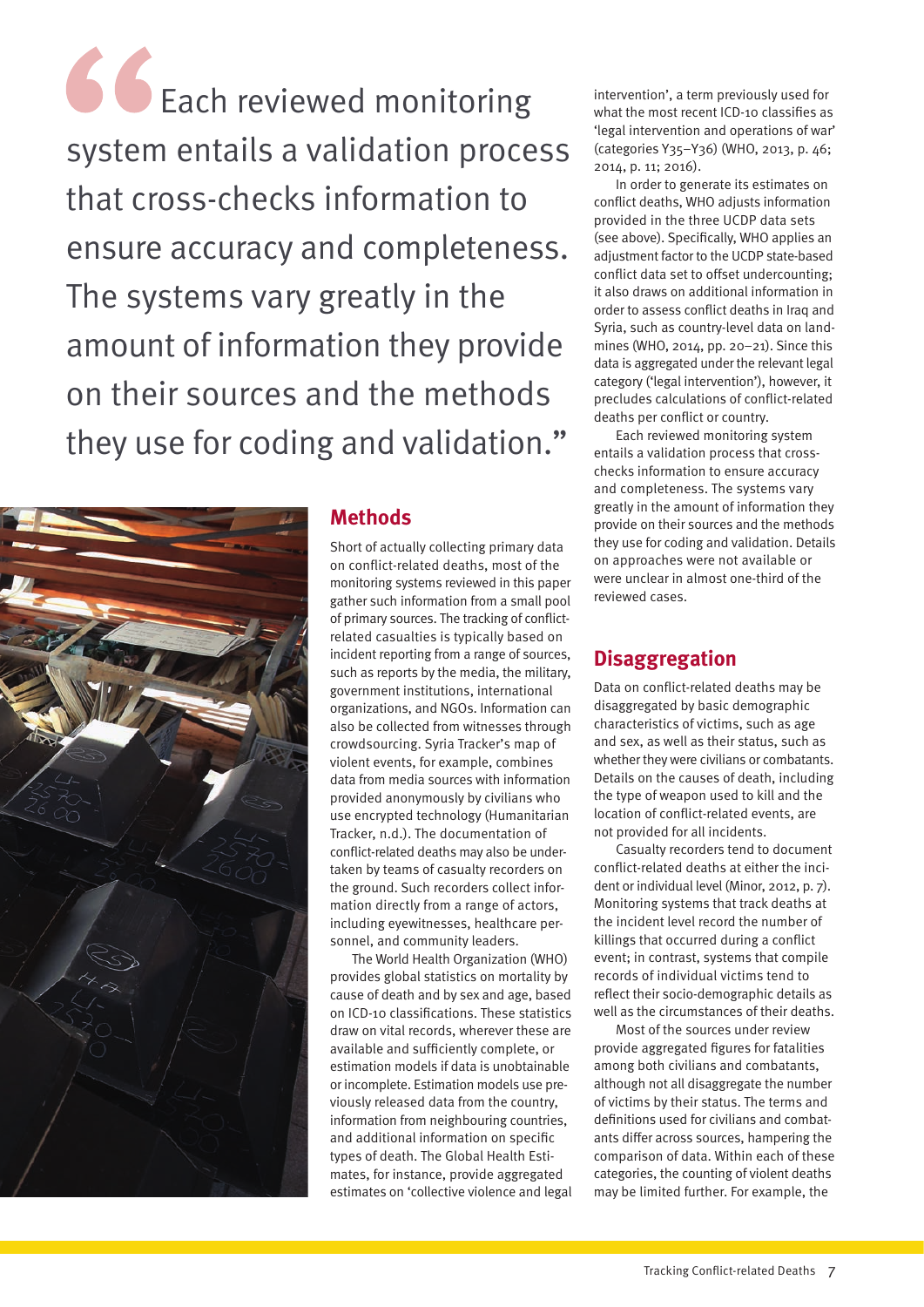Aid Worker Security Database, a project of Humanitarian Outcomes, provides data on security incidents only if they affect aid workers (Humanitarian Outcomes, n.d.).

Information that is disaggregated by subnational entities is provided by slightly more than half of the sources under review, some of which generate georeferenced data and detailed maps of conflict events. One-third of the reviewed monitoring systems offer some information on the type of weapon used, yet fewer sources gather detailed data on victims' profiles. When it comes to the sex and the age of victims, just one-third of the monitoring systems provide systematically disaggregated data.

#### **Conclusion**

This paper has reviewed monitoring mechanisms of conflict-related deaths with a view to informing the development of a methodology for tracking changes in the values of Indicator 16.1.2 of the Sustainable Development Goals.

Various sources currently track conflictrelated deaths, yet only one country's national statistical office—Colombia's is involved in data collection efforts. While NSOs are expected to play a central role in monitoring the implementation of the UN's 2030 Agenda for Sustainable Development, their capacity and impartiality may be jeopardized or undermined due to operational constraints or political interference in conflict-affected settings. In view of these limitations, the monitoring and dissemination of data on conflict deaths falls to an integrative or hybrid system of entities that measure the human toll of armed conflict, including international organizations and NGOs.

Integrative approaches to monitoring conflict-related deaths require the establishment of guidelines and common definitions and standards to ensure accuracy and comparability of data.<sup>3</sup> Ideally, such standards specify the means of data gathering on the ground, verification procedures applicable to various conflict contexts, and levels of disaggregation for conflict-related deaths. At a minimum, data should be disaggregated by age, sex, and status of victims as well as by the weapon involved.

Recognizing the complexity of data gathering in conflict settings and the multitude of actors involved in such endeavours, the Small Arms Survey invites practitioners and other stakeholders to provide

input to help make this review—a work in progress—as comprehensive and as useful as possible. Updates of this review will be released in response to feedback.  $\bullet$ 

#### **Notes**

- 1 The work on the development of Indicator 16.1.2 is led by the Office of the United Nations High Commissioner for Human Rights, with the support of a group of experts in the Praia Group on Governance Statistics (IAEG-SDGs, 2016, p.25; Praia Group, n.d.).
- 2 ACLED defines incidents of *remote violence*  as 'events in which the tool for engaging in conflict did not require the physical presence of the perpetrator. [. . .] These include bombings, IED [improvised explosive device] attacks, mortar and missile attacks, etc.' (ACLED, 2015, p. 13).
- 3 See, for example, the Standards for Casualty Recording, which were released by Every Casualty Worldwide in November 2016 (ECW, 2016).

#### **References**

- ACLED (Armed Conflict Location and Event Data Project). 2015. ['Armed Conflict Location and](http://www.acleddata.com/wp-content/uploads/2015/01/ACLED_Codebook_2015.pdf)  [Event Data Project \(ACLED\) Codebook.'](http://www.acleddata.com/wp-content/uploads/2015/01/ACLED_Codebook_2015.pdf)  —. n.d. ['About ACLED.'](http://www.acleddata.com/about-acled/)
- Airwars. n.d. [Website.](https://airwars.org/) Accessed August 2016.
- BIJ (Bureau of Investigative Journalism). n.d. ['Covert Drone War.'](https://www.thebureauinvestigates.com/category/projects/drones/)
- Caucasian Knot. n.d. ['North Caucasus: Statis](http://www.eng.kavkaz-uzel.eu/rubric/601)[tics of Victims.' A](http://www.eng.kavkaz-uzel.eu/rubric/601)ccessed August 2016.
- DANE (Departamento Administrativo Nacional de Estadística). n.d. [Defunciones por](http://www.dane.gov.co/index.php/estadisticas-por-tema/salud/nacimientos-y-defunciones/defunciones-no-fetales)  [causa externa.](http://www.dane.gov.co/index.php/estadisticas-por-tema/salud/nacimientos-y-defunciones/defunciones-no-fetales)
- DSW (Deep South Watch). n.d. ['Deep South](http://www.deepsouthwatch.org/dsid)  [Incident Database.'](http://www.deepsouthwatch.org/dsid)
- ECW (Every Casualty Worldwide). 2016. [Stand](http://www.everycasualty.org/downloads/ec/pdf/StandardsforCasualtyRecording-Version1.0(2016).pdf)[ards for Casualty Recording, Version 1.0.](http://www.everycasualty.org/downloads/ec/pdf/StandardsforCasualtyRecording-Version1.0(2016).pdf)  23 November.
- —. n.d. ['Casualty Recorders Network.'](http://www.everycasualty.org/practice/ipn)
- Geneva Declaration Secretariat. 2008. *[Global](http://www.genevadeclaration.org/measurability/global-burden-of-armed-violence/global-burden-of-armed-violence-2008.html)  [Burden of Armed Violence](http://www.genevadeclaration.org/measurability/global-burden-of-armed-violence/global-burden-of-armed-violence-2008.html)*. Geneva: Geneva Declaration Secretariat.
- —. 2011. *[Global Burden of Armed Violence 2011:](http://www.genevadeclaration.org/measurability/global-burden-of-armed-violence/global-burden-of-armed-violence-2011.html)  [Lethal Encounters](http://www.genevadeclaration.org/measurability/global-burden-of-armed-violence/global-burden-of-armed-violence-2011.html)*. Cambridge: Cambridge University Press.
- —. 2015. *[Global Burden of Armed Violence 2015:](http://www.genevadeclaration.org/measurability/global-burden-of-armed-violence/global-burden-of-armed-violence-2015.html)  [Every Body Counts](http://www.genevadeclaration.org/measurability/global-burden-of-armed-violence/global-burden-of-armed-violence-2015.html)*. Cambridge: Cambridge University Press.
- Humanitarian Outcomes. n.d. ['The Aid Worker](https://aidworkersecurity.org/)  [Security Database.'](https://aidworkersecurity.org/) Accessed August 2016. Humanitarian Tracker. n.d. ['Syria Tracker.'](http://www.humanitariantracker.org/syria-tracker)
- IAEG-SDGs (Inter-agency Expert Group on Sustainable Development Goals). 2016. ['Tier](https://unstats.un.org/sdgs/files/meetings/iaeg-sdgs-meeting-04/Tier%20Classification%20of%20SDG%20Indicators_21%20Dec%20for%20website.pdf)  [Classification for Global SDG Indicators.'](https://unstats.un.org/sdgs/files/meetings/iaeg-sdgs-meeting-04/Tier%20Classification%20of%20SDG%20Indicators_21%20Dec%20for%20website.pdf)  December.
- IBC (Iraq Body Count). n.d. ['Documented](https://www.iraqbodycount.org/database/)  [Civilian Deaths from Violence.'](https://www.iraqbodycount.org/database/) Accessed August 2016.
- IISS (International Institute for Strategic Studies). n.d. [Armed Conflict Database.](https://acd.iiss.org)  Accessed August 2016.
- INMLCF (Instituto Nacional de Medicina Legal y Ciencias Forenses). 2016. *Forensis 2015: Datos para la vida*. Bogotà: INMLCF.
- LRA Crisis Tracker. 2015. ['Map Methodology &](http://www.theresolve.org/wp-content/uploads/2015/02/Map-Methodology-and-Database-Codebook-v2-2015.pdf)  Database Codebook v2.
- Minor, Elizabeth. 2012. *[An Overview of the Field](http://www.everycasualty.org/downloads/ec/ecpp1-overview.pdf)*. London: Oxford Research Group.
- Praia Group (on Governance Statistics). n.d. ['Working Groups on Sustainable Develop](http://ine.cv/praiagroup/LinkDocuments/Link%204_Working%20Groups%20on%20SDG%2016%20indicators.pdf)[ment Goal 16 Indicators.'](http://ine.cv/praiagroup/LinkDocuments/Link%204_Working%20Groups%20on%20SDG%2016%20indicators.pdf) Draft.
- Small Arms Survey. 2016. 'Matrix on Conflictrelated Deaths.' Unpublished background document.
- SNHR (Syrian Network for Human Rights). n.d.a. ['Syrian Network for Human Rights: Truth](http://sn4hr.org/public_html/wp-content/pdf/english/SNHR_Methodology_en.pdf)  [and Justice Comes First.'](http://sn4hr.org/public_html/wp-content/pdf/english/SNHR_Methodology_en.pdf)  —. n.d.b. [Website.](http://sn4hr.org/)
- START (National Consortium for the Study of Terrorism and Responses to Terrorism). n.d.
- [Global Terrorism Database.](http://www.start.umd.edu/gtd/) United States Department of Homeland Security, University of Maryland. Accessed August 2016.
- UCDP (Uppsala Conflict Data Program). 2015. ['UCDP Battle-Related Deaths Dataset](http://ucdp.uu.se/downloads/brd/ucdp-brd-codebook.pdf)  [Codebook.'](http://ucdp.uu.se/downloads/brd/ucdp-brd-codebook.pdf) Uppsala University.
- —. 2016a. ['UCDP Non-State Conflict Codebook.'](http://ucdp.uu.se/downloads/nsos/ucdp-nonstate-25-2016.pdf)  Uppsala University.
- —. 2016b. ['UCDP One-sided Violence Codebook.'](http://ucdp.uu.se/downloads/nsos/ucdp-onesided-14-2016.pdf)  Uppsala University.
- UNAMA (United Nations Assistance Mission in Afghanistan). 2016. ['Afghanistan Midyear](https://unama.unmissions.org/sites/default/files/protection_of_civilians_in_armed_conflict_midyear_report_2016_final_rev.1-9sept.pdf)  [Report 2016: Protection of Civilians in Armed](https://unama.unmissions.org/sites/default/files/protection_of_civilians_in_armed_conflict_midyear_report_2016_final_rev.1-9sept.pdf)  [Conflict.' K](https://unama.unmissions.org/sites/default/files/protection_of_civilians_in_armed_conflict_midyear_report_2016_final_rev.1-9sept.pdf)abul: UNAMA.
- —. n.d. ['Reports on the Protection of Civilians.'](https://unama.unmissions.org/protection-of-civilians-reports)  UNGA (United Nations General Assembly). 2015. Resolution 70/1. [Transforming Our World:](http://www.un.org/ga/search/view_doc.asp?symbol=A/RES/70/1&Lang=E)  [The 2030 Agenda for Sustainable Develop](http://www.un.org/ga/search/view_doc.asp?symbol=A/RES/70/1&Lang=E)[ment](http://www.un.org/ga/search/view_doc.asp?symbol=A/RES/70/1&Lang=E)*.* Adopted 25 September. A/RES/70/1 of 21 October 2015.
- UNODC (United Nations Office on Drugs and Crime). 2015. ['International Classification](https://www.unodc.org/documents/data-and-analysis/statistics/crime/ICCS/ICCS_English_2016_web.pdf)  [of Crime for Statistical Purposes \(ICCS\).'](https://www.unodc.org/documents/data-and-analysis/statistics/crime/ICCS/ICCS_English_2016_web.pdf)  Version 1.0.
- WHO (World Health Organization). 2013. ['WHO](http://www.who.int/healthinfo/global_burden_disease/GlobalCOD_method_2000-2011.pdf)  [Methods and Data Sources for Global Causes](http://www.who.int/healthinfo/global_burden_disease/GlobalCOD_method_2000-2011.pdf)  [of Death 2000–2011.'](http://www.who.int/healthinfo/global_burden_disease/GlobalCOD_method_2000-2011.pdf) Geneva: WHO. June.
- —. 2014. ['WHO Methods and Data Sources for](http://www.who.int/healthinfo/statistics/GlobalCOD_method.pdf)  [Country-level Causes of Death 2000–2012.'](http://www.who.int/healthinfo/statistics/GlobalCOD_method.pdf)  Geneva: WHO.
- —. 2016. ['ICD-10 Version:2016: Legal Interven](http://apps.who.int/classifications/icd10/browse/2016/en#/Y35-Y36)tion and Operations of War (Y35-Y36).' Accessed September 2016.
- Widmer, Mireille and Irene Pavesi. 2016a. ['Monitoring Trends in Violent Deaths.'](http://www.smallarmssurvey.org/fileadmin/docs/H-Research_Notes/SAS-Research-Note-59.pdf)  Research Note No. 59. Geneva: Small Arms Survey. September.
- —. 2016b. ['Firearms and Violent Deaths.'](http://www.smallarmssurvey.org/fileadmin/docs/H-Research_Notes/SAS-Research-Note-60.pdf)  Research Note No. 60. Geneva: Small Arms Survey. October.
- —. 2016c. ['A Gendered Analysis of Violent](http://www.smallarmssurvey.org/fileadmin/docs/H-Research_Notes/SAS-Research-Note-63.pdf)  [Deaths.' R](http://www.smallarmssurvey.org/fileadmin/docs/H-Research_Notes/SAS-Research-Note-63.pdf)esearch Note No. 63. Geneva: Small Arms Survey. November.

For more information on conflict-related deaths, please visit: [www.smallarmssurvey.](www.smallarmssurvey.org/?conflict-av) [org/?conflict-av.](www.smallarmssurvey.org/?conflict-av)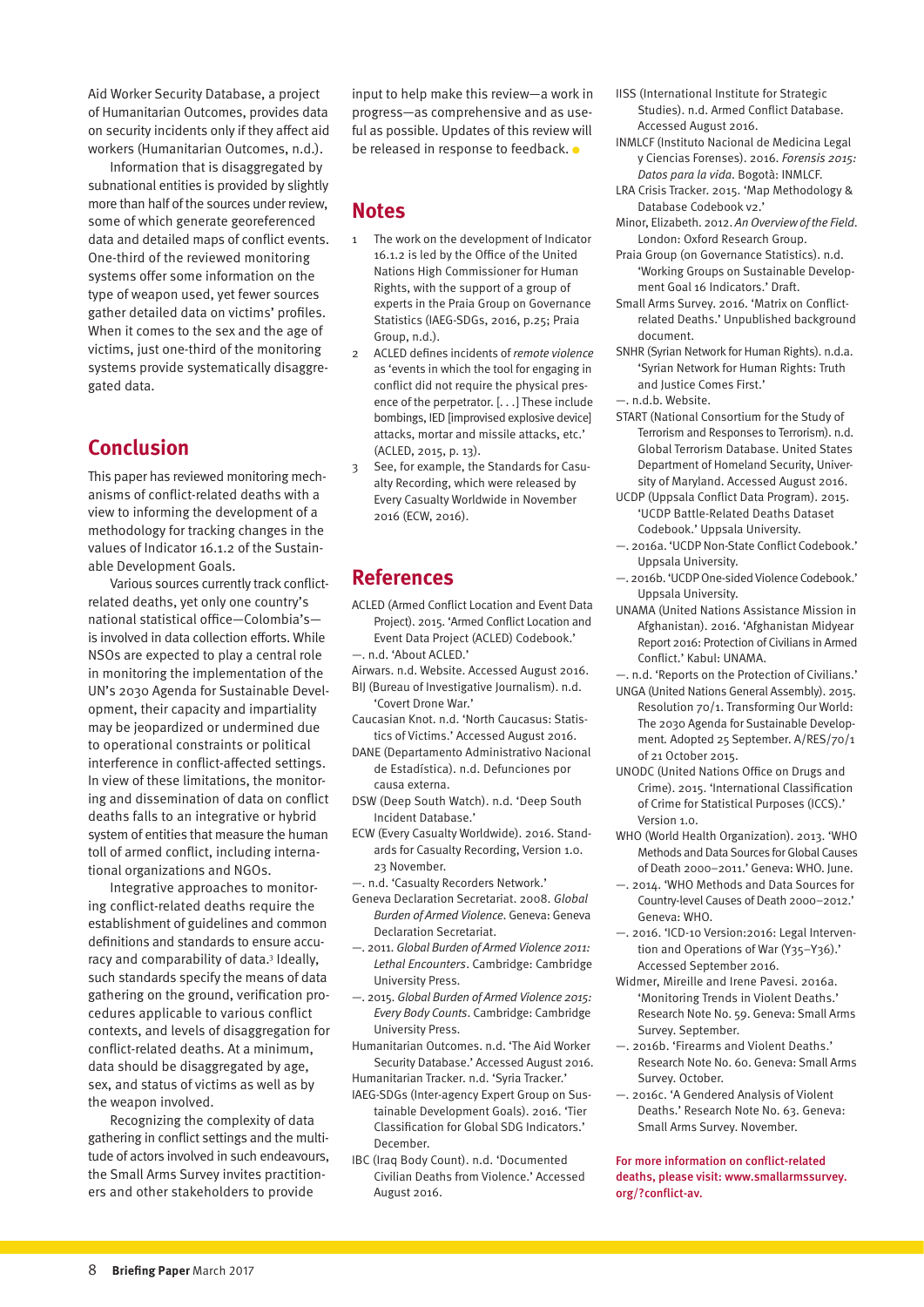#### **Table 1** Reviewed sources of data on conflict-related deaths

| <b>Source</b>                                                                                                         | Data set                                                                                                                                                       | Coverage                                 | Link                                                                                                                      |
|-----------------------------------------------------------------------------------------------------------------------|----------------------------------------------------------------------------------------------------------------------------------------------------------------|------------------------------------------|---------------------------------------------------------------------------------------------------------------------------|
| Action on Armed Violence (AOAV)                                                                                       | <b>Explosive Violence Monitor</b>                                                                                                                              | Global                                   | https://aoav.org.uk/explosive<br>violence/                                                                                |
| Afghanistan Independent Human<br>Rights Commission (AIHRC)                                                            | Annual report                                                                                                                                                  | Afghanistan                              | http://www.aihrc.org.af/home/<br>annual-reports                                                                           |
| <b>Airwars</b>                                                                                                        | Civilian and 'friendly fire' casualties Iraq, Libya, Syria                                                                                                     |                                          | https://airwars.org/civilian-<br>casualty-claims/                                                                         |
| Armed Conflict Location and Event<br>Data Project (ACLED)                                                             | Africa Data                                                                                                                                                    | Regional                                 | http://www.acleddata.com/data/                                                                                            |
|                                                                                                                       | Asia Data                                                                                                                                                      | Regional                                 | http://www.acleddata.com/<br>asia-data/                                                                                   |
| <b>Brookings Institution</b>                                                                                          | Afghanistan Index: Afghan National<br>Army and Afghan National Police<br><b>Personnel Fatalities</b>                                                           | Afghanistan                              | https://www.brookings.edu/<br>afghanistan-index/                                                                          |
|                                                                                                                       | Afghanistan Index: Estimated Yearly Afghanistan<br>Civilian Fatalities as Result of Fight-<br>ing Between Pro-Government Forces<br>and Armed Opposition Groups |                                          | https://www.brookings.edu/<br>afghanistan-index/                                                                          |
| <b>B'Tselem</b>                                                                                                       | <b>Fatalities</b>                                                                                                                                              | <b>Israel/Palestinian Territories</b>    | http://www.btselem.org/statistics                                                                                         |
| Bureau of Investigative Journalism                                                                                    | Drone War                                                                                                                                                      | Afghanistan, Pakistan, Somalia,<br>Yemen | https://www.thebureauinvestigates.<br>com/category/projects/drones/                                                       |
| Caucasian Knot                                                                                                        | North Caucasus: statistics of victims                                                                                                                          | <b>North Caucasus</b>                    | http://www.eng.kavkaz-uzel.eu/<br>rubric/601                                                                              |
| Center for Systemic Peace                                                                                             | <b>High Casualty Terrorist Bombings</b>                                                                                                                        | Global                                   | http://www.systemicpeace.org/<br>inscrdata.html                                                                           |
| Centro de Recursos para el Análisis<br>de Conflictos (Conflict Analysis<br>Resource Center, CERAC)                    | Database of the Armed Conflict<br>in Colombia                                                                                                                  | Colombia                                 | http://www.cerac.org.co/en/<br>resources/bdcc/                                                                            |
| <b>Conflict Monitoring Center</b>                                                                                     | Drone attacks                                                                                                                                                  | South Asia                               | http://www.cmcpk.net/category/<br>drone-attacks/                                                                          |
|                                                                                                                       | Suicide attacks                                                                                                                                                | South Asia                               | http://www.cmcpk.net/category/<br>suicide-attacks/                                                                        |
| Damascus Center for Human<br><b>Rights Studies</b>                                                                    | Documenting violations                                                                                                                                         | Syria                                    | http://dchrs.org/english/news.<br>php?idC=16#.WCxqS303ksl                                                                 |
| Deep South Watch                                                                                                      | Deep South Incident Database                                                                                                                                   | Southern Thailand                        | http://www.deepsouthwatch.org/<br>dsid                                                                                    |
| Departamento Administrativo<br>Nacional de Estadística (National<br>Administrative Department of<br>Statistics, DANE) | Defunciones por causa externa                                                                                                                                  | Colombia                                 | http://www.dane.gov.co/index.<br>php/estadisticas-por-tema/salud/<br>nacimientos-v-defunciones/<br>defunciones-no-fetales |
| <b>Humanitarian Outcomes</b>                                                                                          | Aid Worker Security Database                                                                                                                                   | Global                                   | https://aidworkersecurity.org                                                                                             |
| Humanitarian Tracker                                                                                                  | Syria Tracker                                                                                                                                                  | Syria                                    | https://syriatracker.crowdmap.com/                                                                                        |
| <b>iCasualties</b>                                                                                                    | Iraq Coalition Casualties:<br><b>Military Fatalities</b>                                                                                                       | Iraq                                     | http://icasualties.org/iraq/<br>fatalities.aspx                                                                           |
| <b>Informal Sector Service Centre</b><br>(INSEC)                                                                      | <b>Conflict Victims' Profile</b>                                                                                                                               | Nepal                                    | http://www.insec.org.np/victim/<br>candidate_display_user.php?<br>display=home                                            |
| Instituto Nacional de Medicina<br>Legal y Ciencias Forenses                                                           | <b>Forensis</b>                                                                                                                                                | Colombia                                 | http://www.medicinalegal.gov.co/<br>forensis;jsessionid=19F16B1A4AD<br>0F2981B5C60734263D15C                              |
| International Institute for Strategic<br>Studies (IISS)                                                               | <b>Armed Conflict Database</b>                                                                                                                                 | Global                                   | acd.iiss.org                                                                                                              |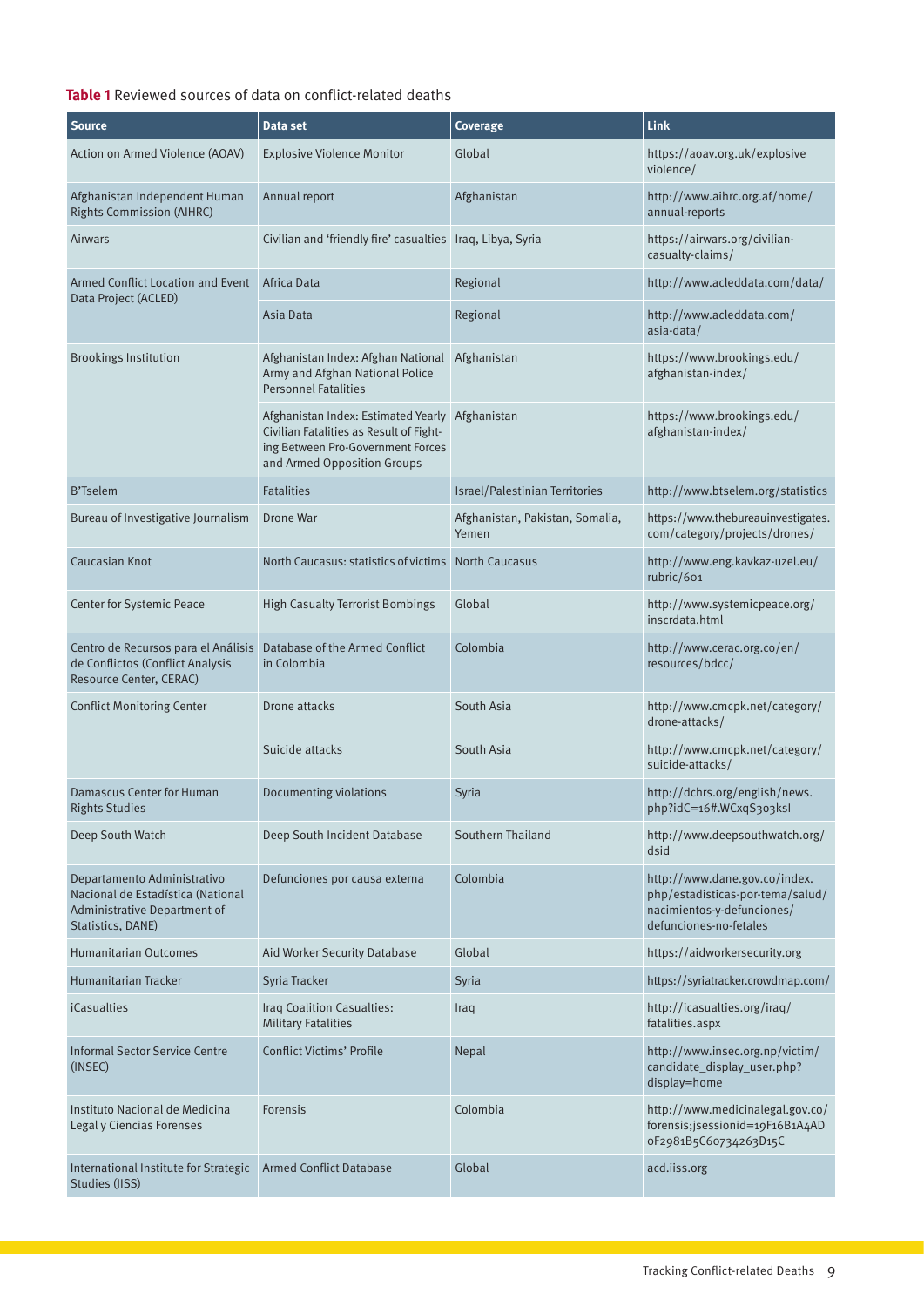| <b>Source</b>                                                                           | Data set                                        | <b>Coverage</b>                                      | Link                                                                                                                               |
|-----------------------------------------------------------------------------------------|-------------------------------------------------|------------------------------------------------------|------------------------------------------------------------------------------------------------------------------------------------|
| Iraq Body Count                                                                         | Documented civilian deaths<br>from violence     | Iraq                                                 | https://www.iraqbodycount.org/<br>database/                                                                                        |
| <b>Israel Security Agency</b>                                                           | Fatalities and injuries in the<br>last decade   | Israel/Palestinian Territories                       | http://www.shabak.gov.il/English/<br>EnTerrorData/decade/Fatalities/<br>Pages/default.aspx                                         |
| Libya Body Count                                                                        | Violent Deaths in Libya                         | Libya                                                | http://www.libyabodycount.org/<br>table                                                                                            |
| <b>LRA Crisis Tracker</b>                                                               | LRA Violence against Civilians                  | Central African Republic, DRC,<br>South Sudan, Sudan | https://www.lracrisistracker.com/<br>streams/violence                                                                              |
| National Consortium for the Study<br>of Terrorism and Responses to<br>Terrorism (START) | <b>Global Terrorism Database</b>                | Global                                               | https://www.start.umd.edu/gtd/                                                                                                     |
| <b>Nigeria Security Tracker (NTS)</b>                                                   | Nigeria Security Tracker                        | Nigeria                                              | http://www.cfr.org/nigeria/nigeria-<br>security-tracker/p29483                                                                     |
| Nigeria Watch                                                                           | Database                                        | Nigeria                                              | http://www.nigeriawatch.org/<br>index.php?urlaction=evtListe&<br>$cherche=1$                                                       |
| Nuestra Aparente Rendición                                                              | Menos Días Aquí                                 | Mexico                                               | http://nuestraaparenterendicion.<br>com/index.php/estamos-haciendo/<br>menos-dias-aqui                                             |
| Pak Institute for Peace Studies<br>(PIPS)                                               | Pips Digital Database on Conflict<br>& Security | Pakistan                                             | http://san-pips.com/app/member/<br>protect/new-rewrite?f=4&url=/<br>app/database/&host=san-pips.<br>com&ssl=off (access on demand) |
| Pakistan Body Count                                                                     | Drone attacks                                   | Pakistan                                             | http://pakistanbodycount.org/<br>drone_attack.php                                                                                  |
|                                                                                         | Suicide bombings                                | Pakistan                                             | http://pakistanbodycount.org/<br>suicide_bombing.php                                                                               |
| Palestinian Centre for Human Rights Annual report<br>(PCHR)                             |                                                 | Israel/Palestinian Territories                       | http://pchrgaza.org/en/?cat=46                                                                                                     |
| <b>Political Instability Task Force</b><br>(PITF)                                       | <b>Worldwide Atrocities Dataset</b>             | Global                                               | http://eventdata.parusanalytics.<br>com/data.dir/atrocities.html                                                                   |
| Project Ploughshares                                                                    | <b>Armed Conflicts Report</b>                   | Global                                               | http://ploughshares.ca/armed-<br>conflict/acr-interactive-map/                                                                     |
| South Asia Terrorism Portal (SATP)                                                      | <b>Bangladesh Data Sheets</b>                   | Bangladesh                                           | http://www.satp.org/satporgtp/<br>countries/bangladesh/database/<br>index.html                                                     |
|                                                                                         | <b>Bhutan Data Sheets</b>                       | <b>Bhutan</b>                                        | http://www.satp.org/satporgtp/<br>countries/bhutan/datasheets/<br>index.html                                                       |
|                                                                                         | <b>India Data Sheets</b>                        | India                                                | http://www.satp.org/satporgtp/<br>countries/india/database/<br>index.html                                                          |
|                                                                                         | <b>Nepal Data Sheets</b>                        | Nepal                                                | http://www.satp.org/satporgtp/<br>countries/nepal/database/<br>index.html                                                          |
|                                                                                         | <b>Pakistan Data Sheets</b>                     | Pakistan                                             | http://www.satp.org/satporgtp/<br>countries/pakistan/database/<br>index.html                                                       |
|                                                                                         | Sri Lanka Data Sheets                           | Sri Lanka                                            | http://www.satp.org/satporgtp/<br>countries/shrilanka/database/<br>index.html                                                      |
| Syrian Center for Statistics Research Martyrs                                           |                                                 | Syria                                                | http://www.csr-sy.org/index.php?<br>id=182&sons=redirect&l=1&                                                                      |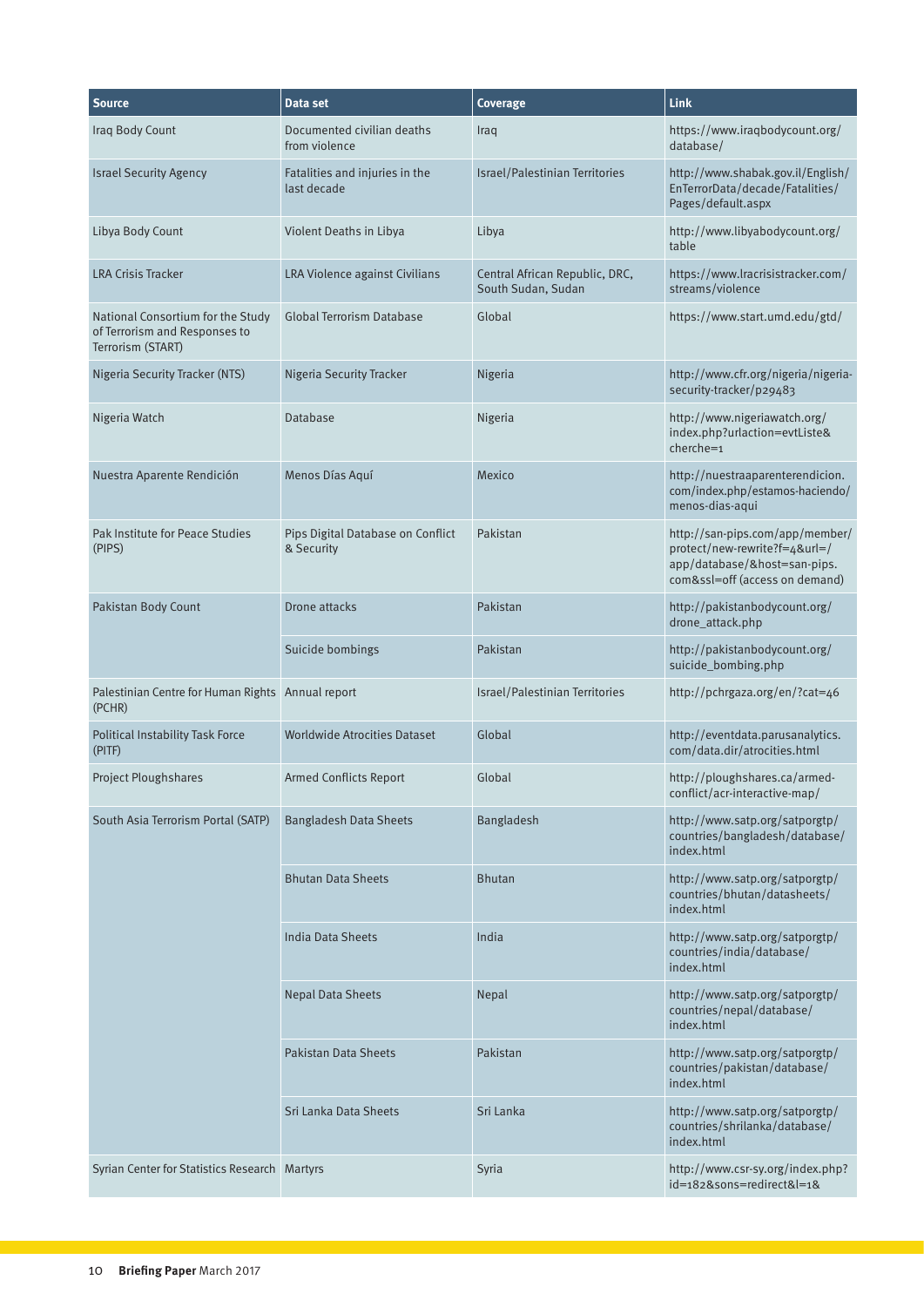| <b>Source</b>                                                      | Data set                                           | Coverage | Link                                                                                                                        |
|--------------------------------------------------------------------|----------------------------------------------------|----------|-----------------------------------------------------------------------------------------------------------------------------|
| Syrian Network for Human Rights                                    | Victims' Death Toll                                | Syria    | http://sn4hr.org/blog/category/<br>report/monthly-reports/victims-<br>death-toll/                                           |
| Syrian Shuhada                                                     | <b>Syrian Revolution Martyr Database</b>           | Syria    | http://syrianshuhada.com/<br>$?$ lang=en&                                                                                   |
| <b>United Nations Assistance Mission</b><br>in Afghanistan (UNAMA) | Reports on the Protection of Civilians Afghanistan |          | https://unama.unmissions.org/<br>protection-of-civilians-reports                                                            |
| <b>United Nations Assistance Mission</b><br>in Iraq (UNAMI)        | <b>Civilian Casualties</b>                         | Iraq     | http://www.uniraq.org/index.php?<br>option=com_k2&view=itemlist&<br>layout=category&task=category&<br>id=159&Itemid=633⟨=en |
| United States Department of State                                  | <b>Human Rights Reports</b>                        | Global   | http://www.state.gov/j/drl/rls/<br>hrrpt/                                                                                   |
| Uppsala Conflict Data Program<br>(UCDP)                            | UCDP Battle-Related Deaths Dataset Global          |          | http://ucdp.uu.se/downloads/<br>brd/ucdp-brd-conf-50-2016.xlsx                                                              |
|                                                                    | <b>UCDP Non-State Conflict Dataset</b>             | Global   | http://ucdp.uu.se/downloads/<br>nsos/ucdp-nonstate-25-2016.xlsx                                                             |
|                                                                    | <b>UCDP One-sided Violence Dataset</b>             | Global   | http://ucdp.uu.se/downloads/<br>support/xls.png                                                                             |
| <b>Violations Documentation Center</b><br>in Syria                 | Killed                                             | Syria    | http://www.vdc-sy.info/index.<br>php/en/martyrs                                                                             |
| World Health Organization                                          | <b>Global Health Estimates</b>                     | Global   | http://www.who.int/healthinfo/<br>global burden disease                                                                     |